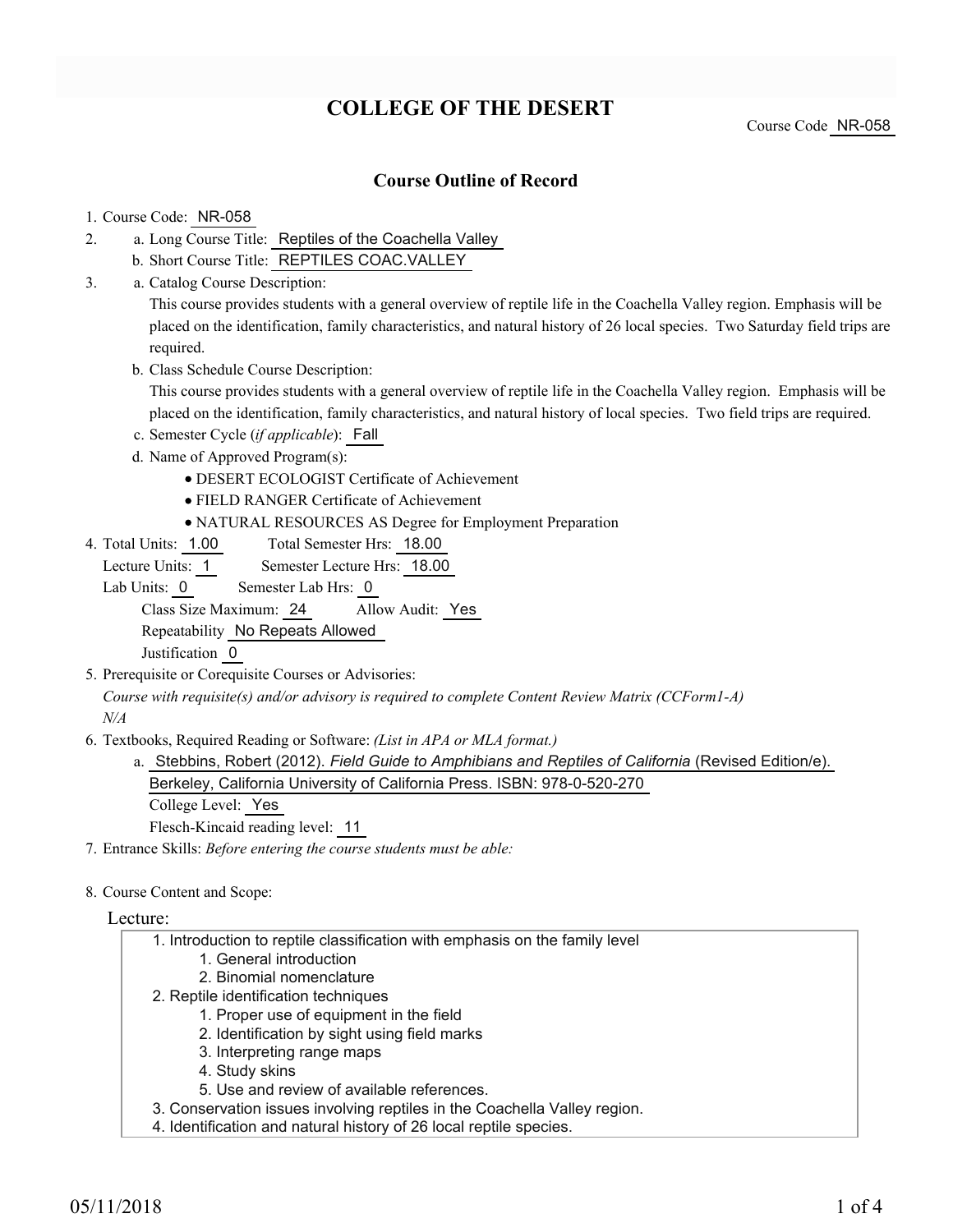## NR 058-Reptiles of the Coachella Valley

Lab: *(if the "Lab Hours" is greater than zero this is required)*

9. Course Student Learning Outcomes:

1.

Recognize by sight a minimum of 26 reptile species.

2.

Describe basic reptile family characteristics.

3.

Synthesize and analyze research regarding an assigned reptile species.

10. Course Objectives: Upon completion of this course, students will be able to:

- a. Identify by sight 26 species of reptiles that occur in the Coachella Valley
- b. Using field marks, classify reptiles taxonomically into distinct family groupings.
- c. Demonstrate an understanding of conservation issues surrounding local reptiles.
- d. Use a field guide and take field notes.
- e. Properly use optical equipment in the field, e.g. binoculars, spotting scope.

Methods of Instruction: *(Integration: Elements should validate parallel course outline elements)* 11.

- a. Discussion
- b. Individualized Study
- c. Journal
- d. Lecture
- e. Observation
- f. Technology-based instruction

Other Methods:

a.Multimedia presentation: powerpoint,computer b.Lectures c.Classroom discussion d.Field trips to local sites e.Demonstration of field note-taking

12. Assignments: (List samples of specific activities/assignments students are expected to complete both in and outside of class.) In Class Hours: 18.00

Outside Class Hours: 36.00

a. In-class Assignments

- 1. Take comprehensive notes during lecture and field trips.
- 2. Prepare a notebook for the class.
- 3. Be expected to identify 26 local reptiles by sight during examination.
- b. Out-of-class Assignments
	- 1. Prepare a notebook for the class.
	- 2. Be expected to identify 26 local reptiles by sight.
	- 3. Write a two page research paper on a local reptile.

13. Methods of Evaluating Student Progress: The student will demonstrate proficiency by:

Guided/unguided journals

Students will learn to take proper field notes and turn in their field notebooks on the last day.

• Term or research papers

Students will write a two page research paper on a local reptile species.

• Field/physical activity observations Two field trips to local wilderness areas are an essential part of this class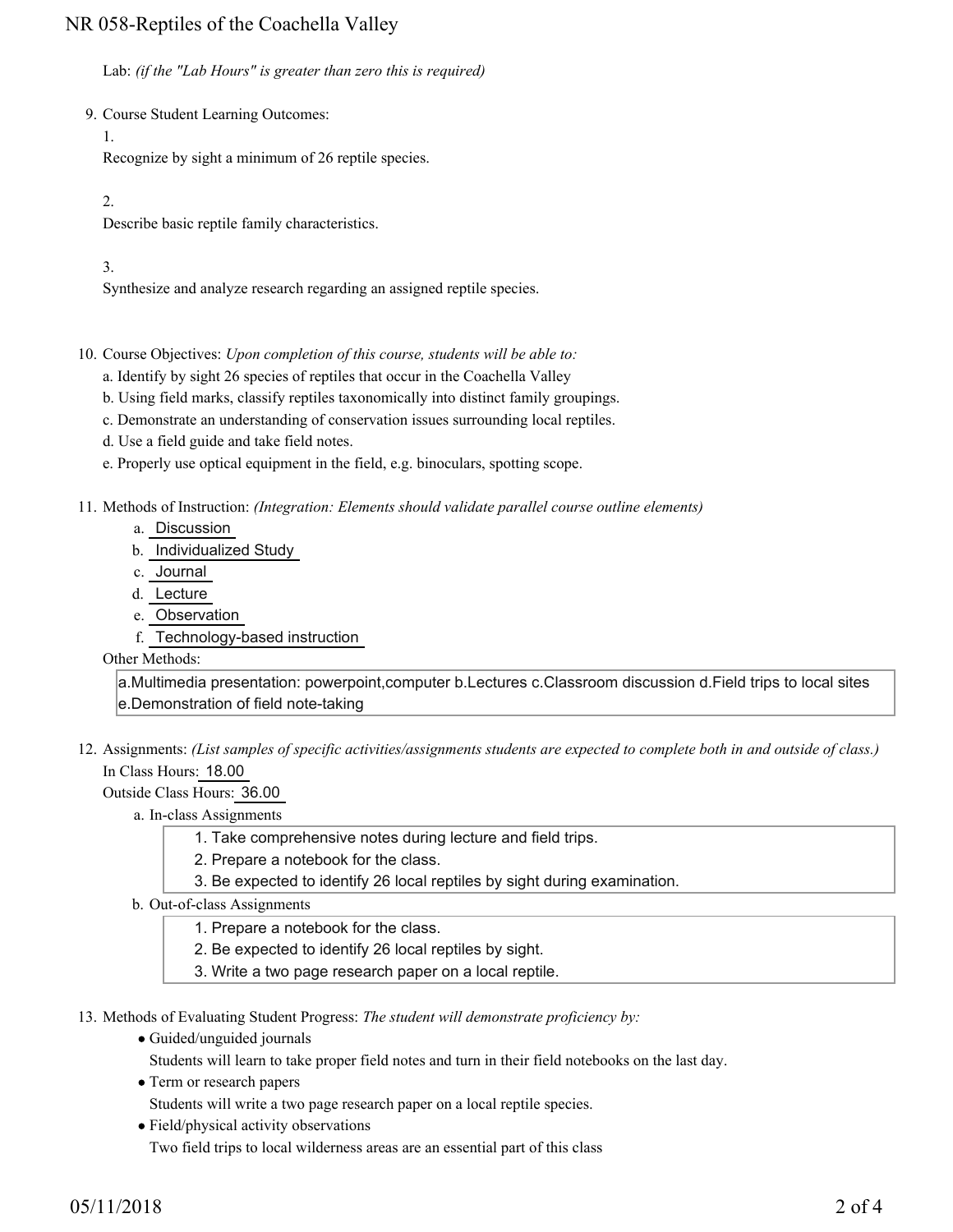# NR 058-Reptiles of the Coachella Valley

| • Mid-term and final evaluations<br>$\bullet$ Other                                                                                                                                                                                                                                                                                                                                                                                                                      | • Presentations/student demonstration observations | Students will briefly present information from their research papers to the class during the last meeting<br>Final will consist of the identification and family characteristics of 26 local reptile species<br>a. Student notebooks, including field trip notes and sketches will be evaluated b. Class Participation c. Species<br>profile/research paper d.Reptile identification exam of 26 species including family characteristics. |                      |                     |
|--------------------------------------------------------------------------------------------------------------------------------------------------------------------------------------------------------------------------------------------------------------------------------------------------------------------------------------------------------------------------------------------------------------------------------------------------------------------------|----------------------------------------------------|-------------------------------------------------------------------------------------------------------------------------------------------------------------------------------------------------------------------------------------------------------------------------------------------------------------------------------------------------------------------------------------------------------------------------------------------|----------------------|---------------------|
| 14. Methods of Evaluating: Additional Assessment Information:                                                                                                                                                                                                                                                                                                                                                                                                            |                                                    |                                                                                                                                                                                                                                                                                                                                                                                                                                           |                      |                     |
| 15. Need/Purpose/Rationale -- All courses must meet one or more CCC missions.<br>PO - Career and Technical Education<br>IO - Critical Thinking and Communication                                                                                                                                                                                                                                                                                                         |                                                    | Fulfill the requirements for an entry- level position in their field.<br>Apply standard conventions in grammar, mechanics, usage and punctuation.                                                                                                                                                                                                                                                                                         |                      |                     |
| 16. Comparable Transfer Course                                                                                                                                                                                                                                                                                                                                                                                                                                           |                                                    |                                                                                                                                                                                                                                                                                                                                                                                                                                           |                      |                     |
| <b>University System</b>                                                                                                                                                                                                                                                                                                                                                                                                                                                 | Campus                                             | <b>Course Number</b>                                                                                                                                                                                                                                                                                                                                                                                                                      | <b>Course Title</b>  | <b>Catalog Year</b> |
| 17. Special Materials and/or Equipment Required of Students:                                                                                                                                                                                                                                                                                                                                                                                                             |                                                    |                                                                                                                                                                                                                                                                                                                                                                                                                                           |                      |                     |
| Binoculars useful but not required.                                                                                                                                                                                                                                                                                                                                                                                                                                      |                                                    |                                                                                                                                                                                                                                                                                                                                                                                                                                           |                      |                     |
| <sup>18.</sup> Materials Fees:                                                                                                                                                                                                                                                                                                                                                                                                                                           | Required Material?<br><b>Material or Item</b>      |                                                                                                                                                                                                                                                                                                                                                                                                                                           | <b>Cost Per Unit</b> | <b>Total Cost</b>   |
| 19. Provide Reasons for the Substantial Modifications or New Course:                                                                                                                                                                                                                                                                                                                                                                                                     |                                                    |                                                                                                                                                                                                                                                                                                                                                                                                                                           |                      |                     |
| periodic review<br>a. Cross-Listed Course (Enter Course Code): N/A<br>20.<br>b. Replacement Course (Enter original Course Code): N/A<br>21. Grading Method (choose one): Pass/No Pass Optional                                                                                                                                                                                                                                                                           |                                                    |                                                                                                                                                                                                                                                                                                                                                                                                                                           |                      |                     |
| 22. MIS Course Data Elements<br>a. Course Control Number [CB00]: CCC000534660<br>b. T.O.P. Code [CB03]: 11500.00 - Natural Resources<br>c. Credit Status [CB04]: D - Credit - Degree Applicable<br>d. Course Transfer Status [CB05]: B = Transfer CSU<br>g. Course Classification [CB11]: Y - Credit Course<br>h. Special Class Status [CB13]: N - Not Special<br>i. Course CAN Code [CB14]: N/A<br>m. Program Status [CB24]: 1 = Program Applicable<br><b>RESOURCES</b> | f. Vocational Status [CB09]: Possibly Occupational | e. Basic Skills Status [CB08]: $2N = Not$ basic skills course<br>j. Course Prior to College Level [CB21]: $Y = Not$ Applicable<br>k. Course Noncredit Category [CB22]: Y - Not Applicable<br>1. Funding Agency Category [CB23]: Y = Not Applicable<br>Name of Approved Program (if program-applicable): DESERT ECOLOGIST, FIELD RANGER, NATURAL                                                                                           |                      |                     |

*Attach listings of Degree and/or Certificate Programs showing this course as a required or a restricted elective.)*